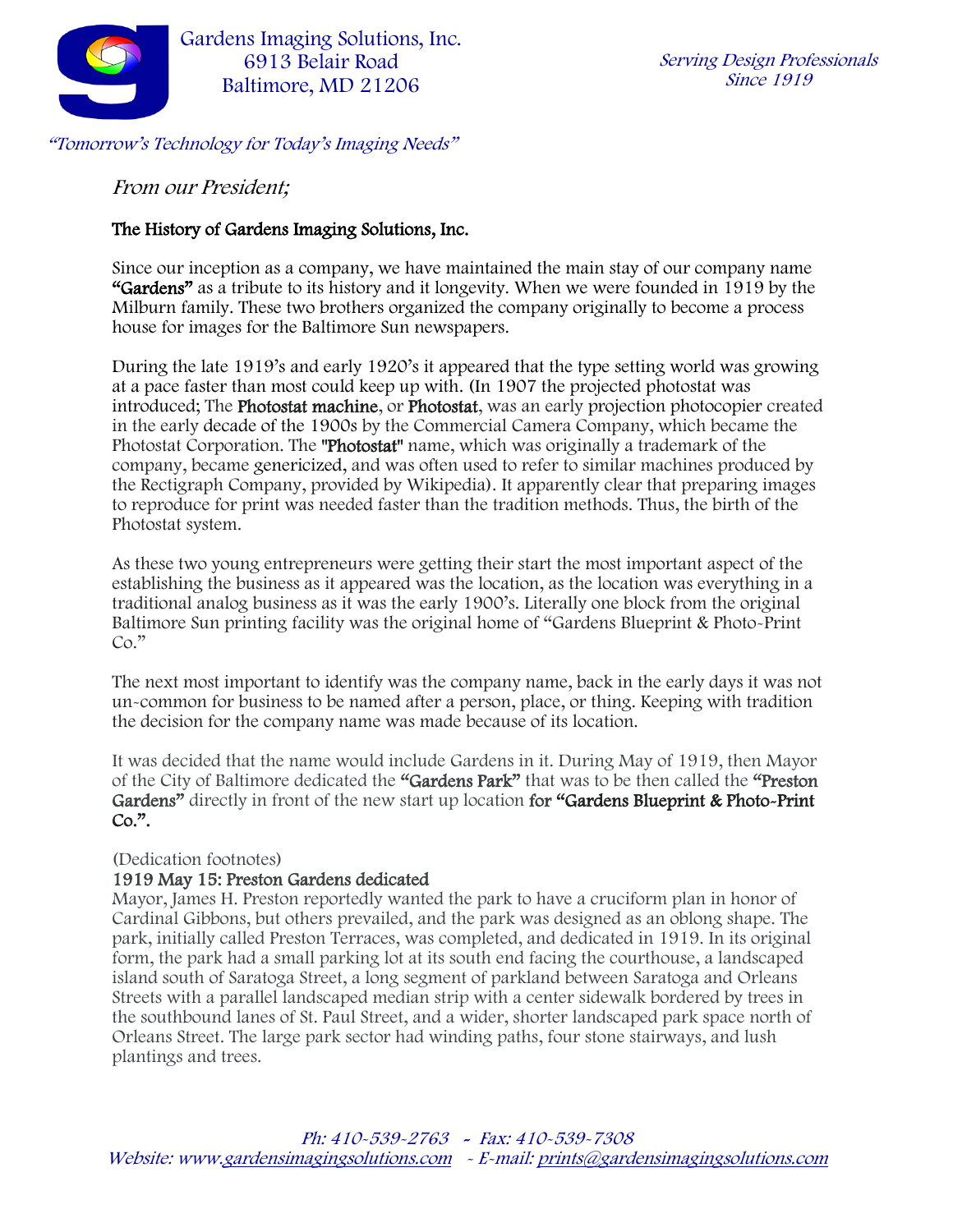

For nearly 101 years "Gardens" operated out of this 3-story street front 12,000 sqft building offering the traditional services. Once the 1980's rolled around the needs of its customers became much more high-tech and deadline demanding. By this time "Gardens Blueprint & Photo-Print Co.". morphed into a greater offering company than original mission required. During this time CADD technologies was in full swing. The design industries were reinventing themselves and offering greater quality design build services than ever before.

As it was the original mission of time "Gardens Blueprint & Photo-Print Co." to offer stats and copies to a limited marketplace. The new demands were now for the company to have the ability to reproduce images from any medium on to any media. During this same time the customer base of "Gardens Blueprint & Photo-Print Co." changed as did the name.

In late 1978 while the markets were being energized by technology it was decided to rename to take on a more responsive position in the marketplace. The new name became "Gardens Reproductive Arts, Inc." the oldest independently owned company was embarking upon new methods and business strategies to move the company into the 1980's and beyond. The company grow from one location to two, with the establishment of an uptown location on Maryland Avenue to service the Charles Village clients.

It was also experiencing a customer base change, from only providing coping services to limit market, now the market had expanded in the Architectural, Engineering, Construction and Development markets with a venture into local government business. During this period the company got very aggressive in competition for state and local printing contracts. For the next 15 or more years the experience of growth was good and consistent.

The next step of growth was just on the horizon for "Gardens Reproductive Arts, Inc." the need to begin the process of their first acquisition in the Baltimore market by acquiring "Bateman Blueprint Co" again expanding their customer base. Shortly after that acquisition "Baltimore, Photo & Blueprint Company". By this time "Gardens Reproductive Arts, Inc." had become the largest and most active company in the industry that was native to Baltimore.

Once again, the industry made the noises that a name change was going to be needed to help keep its place in the market. Rather than change the name it was decided that it would give birth to a dba/name. The approach to such an arrangement was new to the business however it was an important and a productive move. Once again during the early 1990's birth was given to "dba/Gardens Reprographics" to assist it in moving its business model forward.

As time evolved and the industry once again presented even greater challenges and demands for moving into the digital imaging business. This changed the entire prospective of the business. The general opinion within the industry was square footage space in a building to store drawings in was becoming far too expensive and very time consuming. The technology is and was developing at a faster rate than had been anticipated to begin to make documents accessible via a digital file. It is equally as important to be able to share and collaborate those documents quickly and easily with others in the design and construction phase of a project. During the winter of 2000 one of the largest and most successful mergers took place in the Baltimore market. As Gardens Reprographics was the oldest independently owned and operated printing facility in Baltimore it was now time to become the strongest and most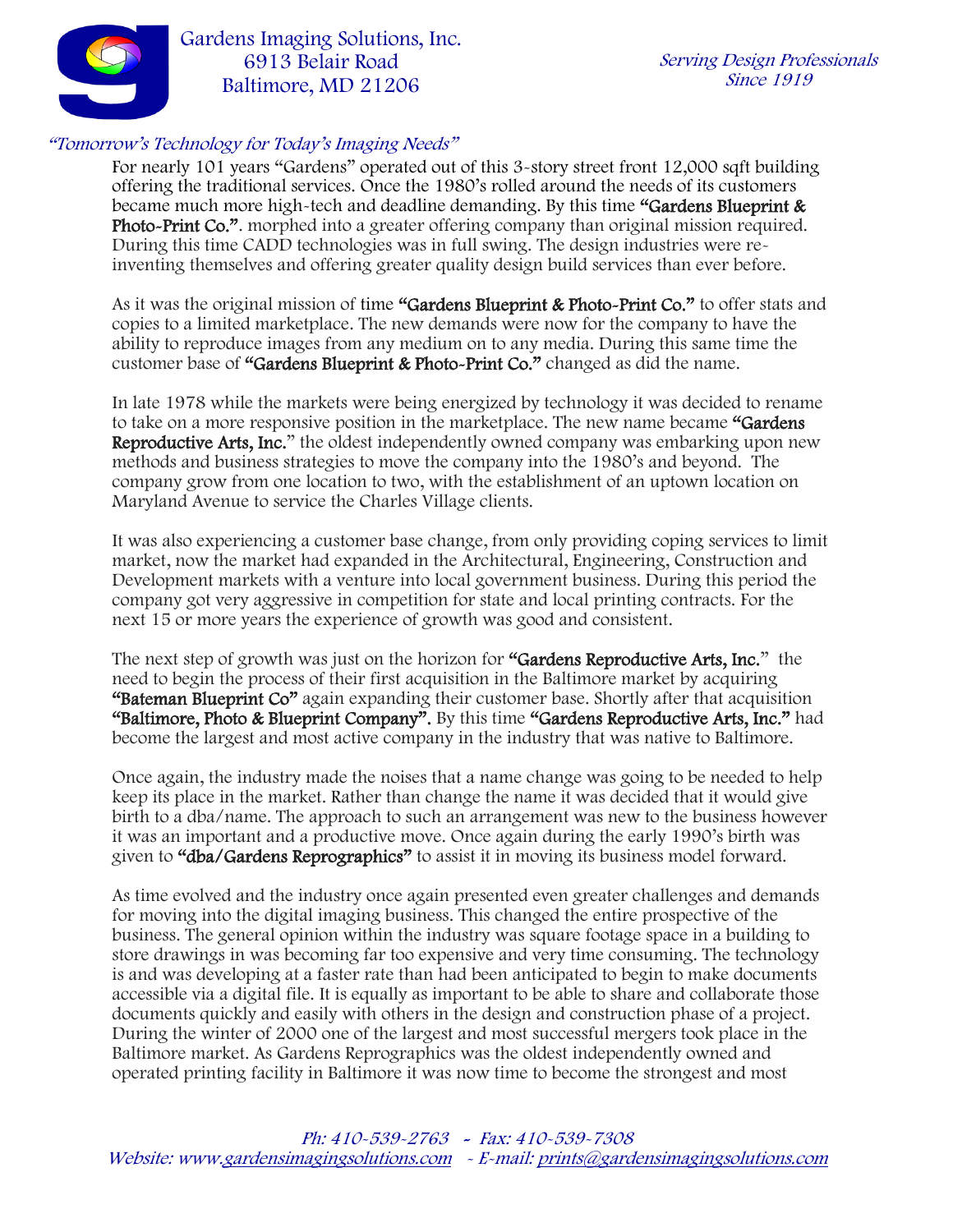

technically experienced in the area. Negotiations began to merge and become one stronger and better company.

It was announced on December 22, 2000, "Charm City Digital Imaging, CDI Baltimore, Inc.," (formerly, NGI Baltimore, Inc.,) owned by William (Bill) Sparwasser and Gardens Reprographics would merge into the NEW company "Gardens Imaging Solutions" we would go on to operate the company as Gardens Reproductive Arts, Inc., dba/Gardens Imaging Solutions until August 1, 2021.

The company has changed ownership as former owner Harold Dahl has retired and the company has been taken over by William (Bill) Sparwasser as the President/CEO and BJ Sparwasser as the Vice President/COO. Additionally, the new operating corporation is Gardens Imaging Solutions, Inc. We have also re-located the business to a location in Baltimore County after 102 years. Our new location is at 6319 Belair Rd, Baltimore, MD 21206

As with all transitions of the business it was important to re-establish the business and redefine goals and objectives of the business. As we have seen a very heavy shift in the direction of the business since about 2017. It is important for us to clearly re-define our role in the marketplace here in Baltimore.

It is our intention to maintain the core services that brought us to reach a 103-year-old milestone. Our core customers still have very defined needs and demand for printing services. We will maintain those services if the ability to produce them remains intact and affordable to our clients.

As we look forward the greater opportunities we see are in the areas of scanning, archiving, document management, digital print management, small and wide format color graphics printing and presentation finishing service.

We have expanded those services by enhancing our high-speed color copy services by installing a 60 copy per minute canon color copier that can print full bleed 11"x17" documents. Our traditional black and white equipment has been upgraded currently we can produce about 200 copies per minute. We have installed the NEW Canon Colorado 64" wide hi-resolution color printing equipment.

To these services we are enhancing our Virtual Plan Room Services to allow for the distribution of both hard copy projects as well as digital bid sets. This will allow for a completely automated solution to plan room information management and document distribution. This system will shortly allow for orders to placed completely on-line with the ability to pay for these and any other services we offer with your credit card at the time of check out.

As this industry continues to change so does the demand for the highest quality equipment to provide the fastest turnaround time with the great features available. More important is the level of commitment that we make in hiring that highest quality and experienced employees. It is my goal as the owner of Gardens Imaging Solutions, Inc., to seek-out and hire the best and most important piece of the puzzle, the "Best of the Best" associates in the business. The